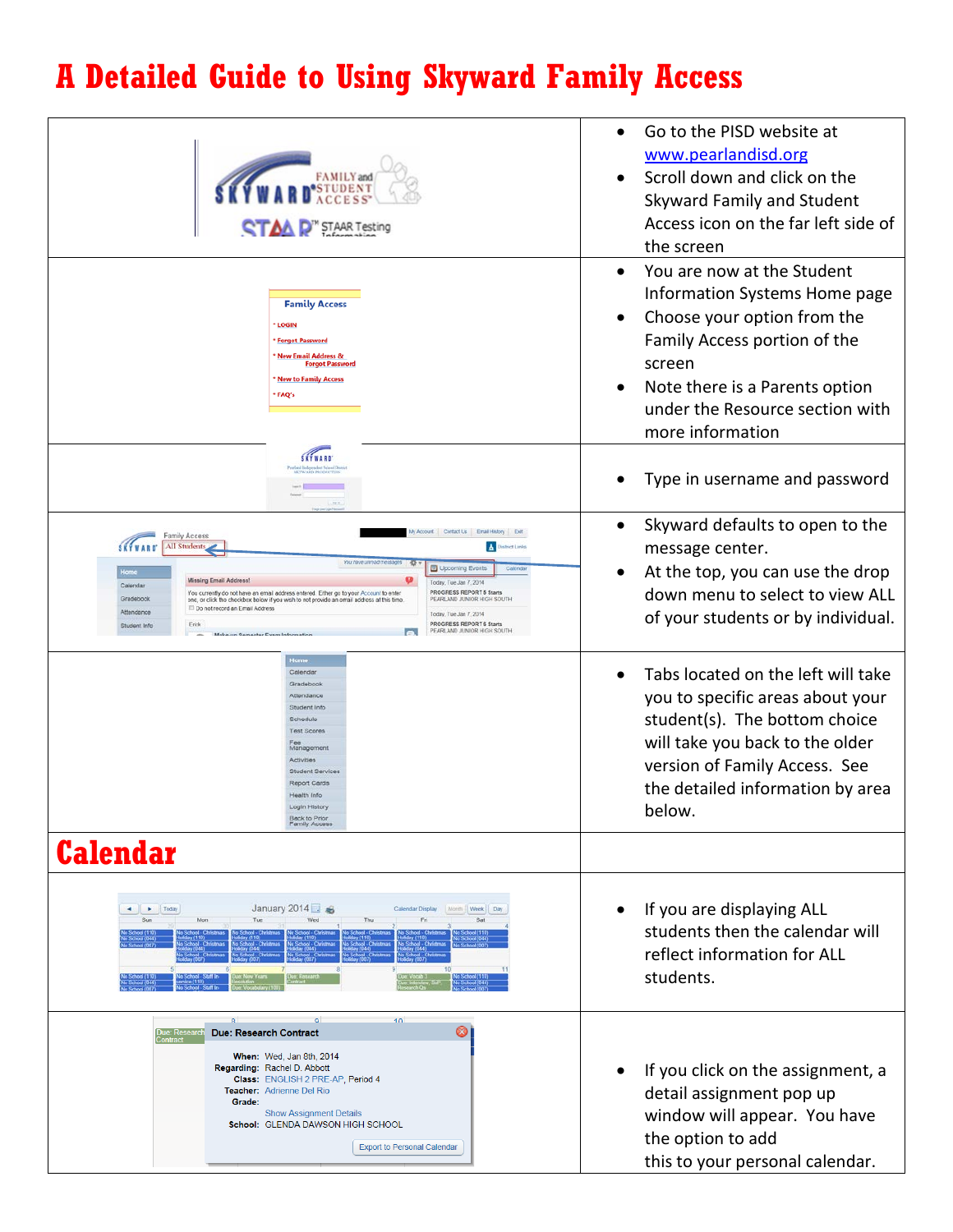| <b>Gradebook</b>                                                                                                                                                                                                                                                                                                                                                                                                                                                                                                                                                                                                                                                                                                                                                                                                                                                                                                                                                                             |                                                                                                                                                                                                                                                                                                                                                                      |
|----------------------------------------------------------------------------------------------------------------------------------------------------------------------------------------------------------------------------------------------------------------------------------------------------------------------------------------------------------------------------------------------------------------------------------------------------------------------------------------------------------------------------------------------------------------------------------------------------------------------------------------------------------------------------------------------------------------------------------------------------------------------------------------------------------------------------------------------------------------------------------------------------------------------------------------------------------------------------------------------|----------------------------------------------------------------------------------------------------------------------------------------------------------------------------------------------------------------------------------------------------------------------------------------------------------------------------------------------------------------------|
| Gradebook<br><b>Missing Assignments exist for Sydney</b><br><b>Online Assignments are available for Sydney</b><br>Sydney has 1 missing assignment<br>Sydney has 4 online assignments:<br>Literary Terms Brochure, ENGLISH 8<br>13 Matching, ENGLISH 8 Open<br>(Show All)<br>13 Synonyms, ENGLISH 8 Open<br>(Show All)<br><b>Class Grades</b><br>Grades posted to the report card are in bole<br>Sydney (PEARLAND JUNIOR HIGH SOUTH)<br><b>Display Options</b><br>Class<br>P <sub>1</sub><br>P <sub>2</sub><br>C <sub>1</sub><br>T1<br>C3<br>T3<br>Period 1 /8:40 AM - 9:30 AM)<br>93<br><b>INTRO TO ALGEBRA</b><br>Sue DeVillier                                                                                                                                                                                                                                                                                                                                                             | Missing assignments and Online<br>assignments are listed at the top<br>Under the Period listed is the<br>subject and teacher. If you click<br>on the teacher name you have<br>the option to email them or go<br>to their webpage.<br>The column in yellow is the<br>current grading period.<br>Display options allow you to only<br>show the current grading period. |
| E<br>P5 Progress Report<br>32<br>Elijah (SHADYCREST ELEMENTARY)<br>LANGUAGE ARTS 2 (Period 1) Emily Gray<br>Category Breakdown (%)<br>Summary<br>Grade Mark Legend<br>P5 Grade<br>$(01/07/2014 - 01/31/2014)$<br>95<br>Assignments<br><b>Points Earned</b><br>Grade<br>Missing<br>No Count<br>Due<br>Absent<br>286 out of 300<br>95<br>Language<br>01/16/14<br><b>Sentence Dictation</b><br>84 out of 100<br>84<br>01/16/14<br>Spelling test<br>102 out of 100<br>100<br>01/08/14<br>100 out of 100<br>100<br>verb review                                                                                                                                                                                                                                                                                                                                                                                                                                                                    | By clicking on any numeric grade<br>you will get a break down of the<br>assignments and grades from<br>that grading period.                                                                                                                                                                                                                                          |
| Attendance<br><b><i>LINE VINESS</i></b><br>Attendance<br>View Charts By <sup>D</sup> Period <sup>®</sup> Day<br>Today's Attendance: Wed Jan 22, 2014<br><b>YTD Day Totals</b><br>No Absences or Tardies were recorded for any of your student<br>Eljah (SHADYCREST ELEMENTARY)<br>Date<br>Attendance<br>Period<br>Class<br>Fri Nov 8, 2013<br>PRESENT (TARDY/LATE ARRIVAL)<br>CONDUCT 2<br>EXCUSED (PARENT NOTE)<br>CONDUCT 2<br>Tue Sep 24, 2013<br>э<br>CONDUCT 2<br>Fri Aug 30, 2013<br>PRESENT (LEFT EARLY)<br>Gianna (SHADYCREST ELEMENTARY)<br>Period Class<br>Days<br>Date<br>Attendance<br><b>E</b> fictured <b>E</b> Other<br><b>CONDUCT</b><br>Fri Nov 15, 2013 PRESENT (LEFT EARLY)<br>CONDUCT<br>Fr Nov 8, 2013    PRESENT (TARDY/LATE ARRIVAL)<br>PRESENT (MED APPT (ATTEND PART OF<br>CONDUCT<br>Fri Oct 18, 2013<br>CONDUCT<br>Mon Oct 7, 2013 EXCUSED (ADMINISTRATOR EXCUSED)<br>$\overline{\mathbf{3}}$<br>CONDUCT<br>Fr: Aug 30, 2013 PRESENT (LEFT EARLY)<br>$\mathbf{R}$ | If showing ALL students you will<br>see attendance for ALL.<br>Attendance is shown for<br>$\Omega$<br>the current day at the<br>top<br>Yearly attendance is<br>$\circ$<br>shown for each student                                                                                                                                                                     |
| <b>Student Info</b><br>Request Changes for Elijah<br>SHADYCREST ELEMENTARY<br>Call<br>Phone: (281) 412-1404 Principal: Michelle Kiefer<br>Pearland, TX 77581<br>Status: Active (Full-time)<br>Grade: 02<br>Homeroom: 045 - Emily Gray<br>Advisor: Debbie Coppersmith<br>Discipline Officer: Stacie VanLoenen<br>View Elijah's Family<br>Gender: Male<br>Age (Birthday):<br>Language: ENGLISH<br>Graduation Year: 2024<br>Other ID:<br>Community Service: 0.00 Hours<br><b>Emergency Contacts</b><br><b>Primary Phone</b><br>Second Phone<br><b>Third Phone</b><br>Employer's Phone<br>Home Email<br>Iren<br>Noe                                                                                                                                                                                                                                                                                                                                                                              | Student Info is displayed here.<br>By clicking on View Student's<br>Family you will see address,<br>phone and emails of parent.<br>Note that nothing can be<br>modified here.                                                                                                                                                                                        |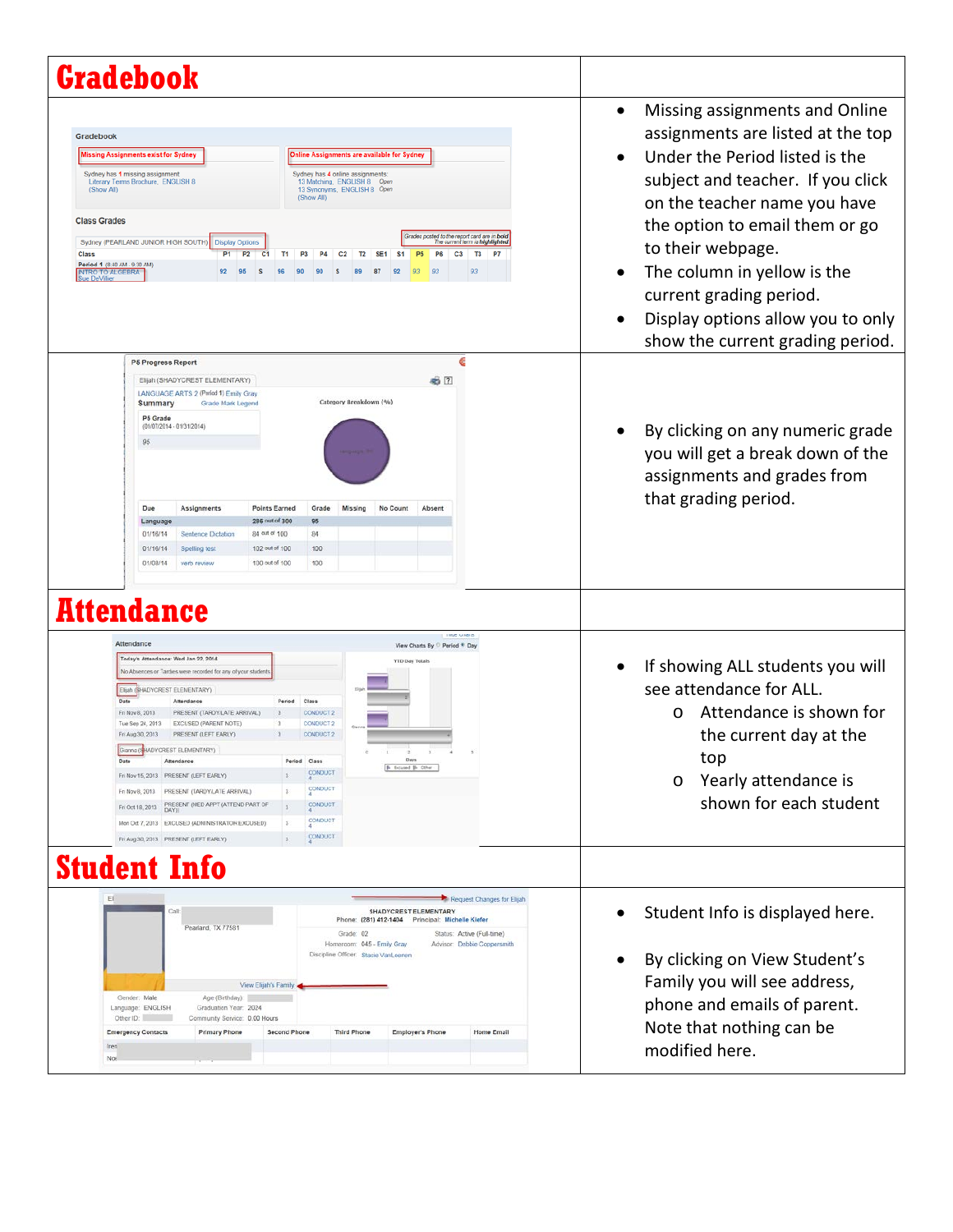|                                                                                                                                                                                                                                                                                                                                                                                                                                                                                                                                                                                            |                                                                                                                                                                                                                                                           |                                                                                                                                                                                                                              |                                                                                                                                                                                                                                                  | Request Changes for Student has<br>a drop down menu.                                                                                                                                                                                                                                                                                                                                                                                                                                                                                                                                                                                    |
|--------------------------------------------------------------------------------------------------------------------------------------------------------------------------------------------------------------------------------------------------------------------------------------------------------------------------------------------------------------------------------------------------------------------------------------------------------------------------------------------------------------------------------------------------------------------------------------------|-----------------------------------------------------------------------------------------------------------------------------------------------------------------------------------------------------------------------------------------------------------|------------------------------------------------------------------------------------------------------------------------------------------------------------------------------------------------------------------------------|--------------------------------------------------------------------------------------------------------------------------------------------------------------------------------------------------------------------------------------------------|-----------------------------------------------------------------------------------------------------------------------------------------------------------------------------------------------------------------------------------------------------------------------------------------------------------------------------------------------------------------------------------------------------------------------------------------------------------------------------------------------------------------------------------------------------------------------------------------------------------------------------------------|
| ıy<br>en                                                                                                                                                                                                                                                                                                                                                                                                                                                                                                                                                                                   | <b>Student Information</b><br>ST EI<br>P<br><b>Family Address</b><br><b>Family Information</b><br><b>Emergency Contacts</b><br><b>Change Emergency Contact Order</b><br><b>Add Emergency Contact</b><br><b>View History</b><br><b>View Unread Denials</b> | <b>Request Changes for Elijah</b>                                                                                                                                                                                            |                                                                                                                                                                                                                                                  | * Student Information - allows<br>for changes to Phone number<br>and FERPA fields<br>* Family Address - I s for viewing<br>only. To make any changes to<br>the address you must bring the<br>appropriate documentation to<br>the campus registrar.<br>*Emergency Contact - allows<br>you to delete an emergency<br>contact or edit their phone<br>number<br>*Change Emergency Contact<br>Order - allows you to change the<br>order<br>*Add Emergency Contact -<br>allows you to add up to 5<br>contacts<br>*View History - shows history of<br>changes requested<br>*View Unread Denials - shows<br>those requests that were<br>denied. |
| <b>Schedule</b><br><b>Schedule</b><br>Currently Scheduled Class: Thu Jan 23, 2014 9:02am<br>El MATH 2 Period 2, Emily Gray<br>G x MATH 4 Period 2, Jeanne Carroll<br>Elijah (SHADYCREST ELEMENTARY)<br>$2013 - 2014$<br>Term 1<br><b>Print Schedule</b><br>$(08/26/13 - 10/18/13)$<br>LANGUAGE ARTS 2<br>Period 1<br>Emily Gray<br>(8:00 AM - 8:50 AM)<br>MTWRF Room 045<br>MATH <sub>2</sub><br>Period 2<br>Emily Gray<br>MTWRF Room 045<br>(8:50 AM - 10:20 AM)<br>CONDUCT <sub>2</sub><br>Period 3<br>Emily Gray<br>MTWRF Room 045<br>(10:00 AM - 10:15 AM)<br><b>READING 2</b><br>$-1$ | Display Options Current Year<br>Show Current Term Only<br><b>LANGUAGE ARTS 2</b><br>Emily Gray<br>MTWRF Room 045<br>MATH <sub>2</sub><br>Emily Gray<br>MTWRF Room 045<br><b>CONDUCT 2</b><br>Emily Gray<br>MTWRF Room 045<br><b>READING 2</b>             | Term 3<br>$(01/07/14 - 03/21/14)$<br><b>LANGUAGE ARTS 2</b><br>Emily Gray<br>MTWRF Room 045<br>MATH <sub>2</sub><br>Emily Gray<br>MTWRF Room 045<br>CONDUCT <sub>2</sub><br>Emily Gray<br>MTWRF Room 045<br><b>READING 2</b> | The current term is highlighted<br>Term 4<br>$(03/24/14 - 06/05/14)$<br><b>LANGUAGE ARTS 2</b><br>Emily Gray<br>MTWRF Room 045<br>MATH 2<br>Emily Gray<br>MTWRF Room 045<br><b>CONDUCT 2</b><br>Emily Gray<br>MTWRF Room 045<br><b>READING 2</b> | At the top of the screen it<br>indicates the current location of<br>the student at the time you are<br>logged in.<br>You have the option to Print<br>their schedule<br>Display options include Current<br><b>Year or Current Term</b><br>Current Term is highlighted in<br>yellow.                                                                                                                                                                                                                                                                                                                                                      |
| <b>Test Scores</b><br><b>Test Scores</b><br>$E = 1$<br>No test scores found.<br>G<br><b>Test Date</b><br>Test<br>04/01/2013                                                                                                                                                                                                                                                                                                                                                                                                                                                                | STAAR-STAAR3-8<br>(Show Scores)                                                                                                                                                                                                                           | Edition<br>Edt3                                                                                                                                                                                                              | Level<br>Form<br>3.8                                                                                                                                                                                                                             | Any standardized test scores<br>made available for upload can be<br>seen here.                                                                                                                                                                                                                                                                                                                                                                                                                                                                                                                                                          |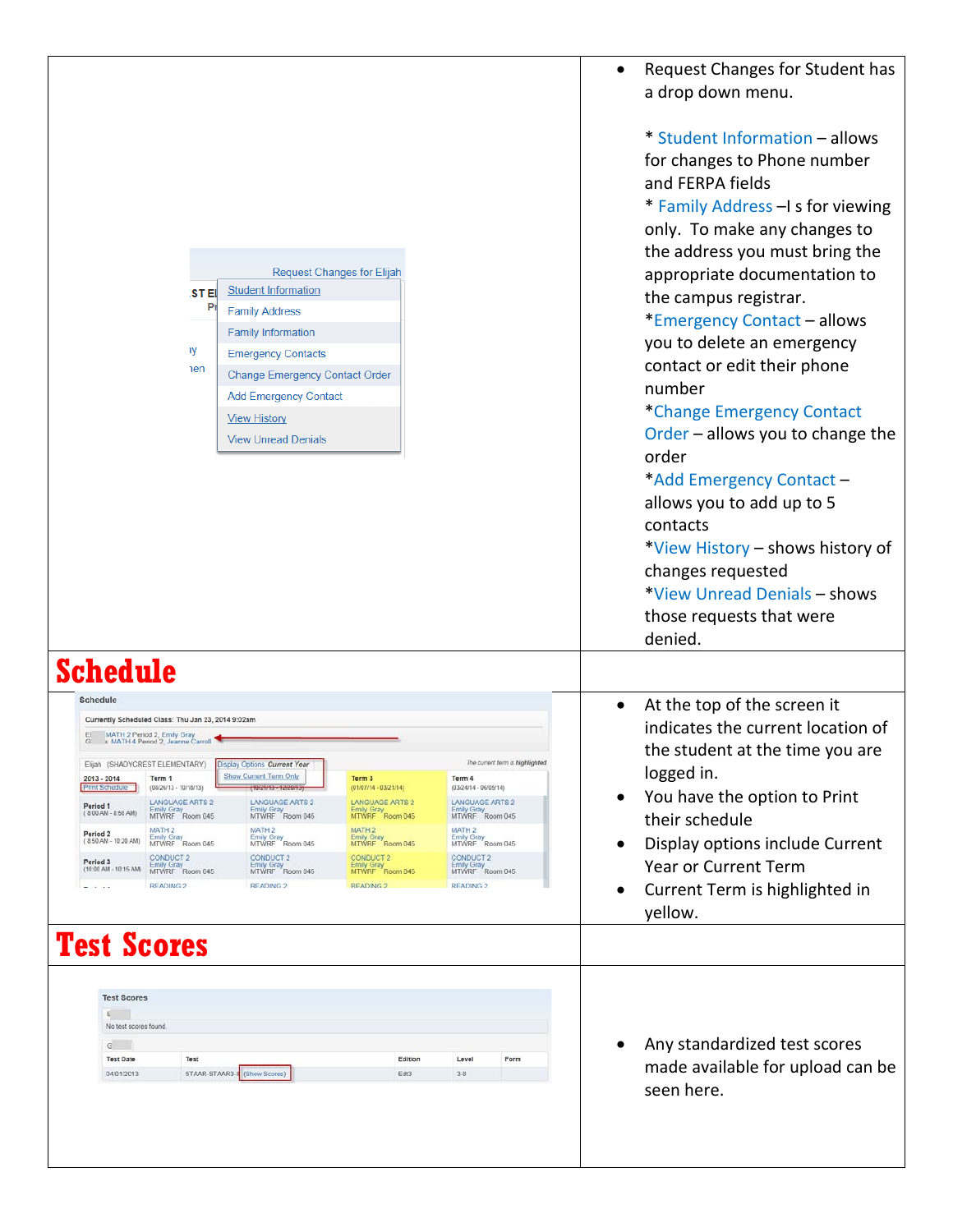| <b>Fee Management</b>                                                                                                                                                                                                                                                                                                 |                                                                                                                                                                    |                                                                                                                                 |                                                                                    |                                                                                    |                                                                                                                                                                 |                                                                                                                                                                                                                                              |
|-----------------------------------------------------------------------------------------------------------------------------------------------------------------------------------------------------------------------------------------------------------------------------------------------------------------------|--------------------------------------------------------------------------------------------------------------------------------------------------------------------|---------------------------------------------------------------------------------------------------------------------------------|------------------------------------------------------------------------------------|------------------------------------------------------------------------------------|-----------------------------------------------------------------------------------------------------------------------------------------------------------------|----------------------------------------------------------------------------------------------------------------------------------------------------------------------------------------------------------------------------------------------|
| <b>Fee Management</b><br><b>Unpaid Balance</b><br>Brian (LEON H SABLATURA MIDDLE SCHOOL): \$0.00<br>Brian (LEON H SABLATURA MIDDLE SCHOOL)<br>School<br>Due Date<br>Year<br>Mon Oct 28, 2013<br>2014<br><b>BAND T-SHIRT</b>                                                                                           | View Fees   View Payments   View Totals   Make a Payment<br>Amount<br><b>Fee Description</b><br>Charged<br>\$10.00                                                 | Amount<br>Amoun!<br>Paid<br>Due<br>\$10.00<br>\$0.00                                                                            | Payor Name                                                                         | Pay Plan ID                                                                        |                                                                                                                                                                 | Any unpaid Balance is reported<br>at the top<br>You can view fees, payments,<br>$\bullet$<br>totals and make a payment<br>For instructions to make a<br>payment online please click<br>here.                                                 |
| <b>Activities</b>                                                                                                                                                                                                                                                                                                     |                                                                                                                                                                    |                                                                                                                                 |                                                                                    |                                                                                    |                                                                                                                                                                 |                                                                                                                                                                                                                                              |
| <b>GLENDA DAWSON HIGH SCHOOL)</b><br>Date Range<br>Mon Aug 26, 2013 - Thu Jun 5, 2014<br>Mon Aug 26, 2013 - Thu Jun 5, 2014<br>Mon Aug 26, 2013 - Thu Jun 5, 2014<br>Mon Aug 26, 2013 - Thu Jun 5, 2014                                                                                                               | Events<br>Activity<br>Choir - All (Music & Voluntary)<br>Debate Team (Academic & Voluntary)<br>Tennis (Athletic & Voluntary)<br>YRBK Lookup (Academic & Voluntary) |                                                                                                                                 | Awards Leader<br>Roxan Silva<br>Kaley Wagner<br>Sarah McKinney<br>Leslie Sanderson | View Activities from Prior Year<br>Assistants                                      | <b>Isabel Gomez</b><br>Laura McClellan                                                                                                                          | Any activity group that your<br>$\bullet$<br>student belongs to will be<br>displayed here. You can view<br>current and previous year's<br>activity groups. By clicking on<br>the Leader or Assistant you can<br>email or view their webpage. |
| <b>Student Services</b>                                                                                                                                                                                                                                                                                               |                                                                                                                                                                    |                                                                                                                                 |                                                                                    |                                                                                    |                                                                                                                                                                 |                                                                                                                                                                                                                                              |
| <b>Student Services</b><br><b>Unread IEP Forms</b><br>Jacob has 0 unread forms.<br>Display Options Section 504 Info<br>Jacob<br>Date<br><b>Event Type</b><br>IAP End<br>Fri Jan 24, 2014<br>Thu Jan 24, 2013<br>IAP Start<br>Mon Jan 14, 2013<br>IAP End<br>Tue Jan 31, 2012<br>IAP Start                             | <b>Contact Person</b>                                                                                                                                              | Event<br>IAP has ended. IAP started 01/24/2013<br>IAP has started.<br>IAP has ended. IAP started 01/31/2012<br>IAP has started. |                                                                                    |                                                                                    | <b>Details</b><br>View<br>View<br>View<br>View                                                                                                                  | IEP Forms are viewable here by<br>$\bullet$<br>clicking on View under the<br>Details column.                                                                                                                                                 |
| <b>Graduation Requirements</b>                                                                                                                                                                                                                                                                                        |                                                                                                                                                                    |                                                                                                                                 |                                                                                    |                                                                                    |                                                                                                                                                                 |                                                                                                                                                                                                                                              |
| <b>Graduation Requirements</b><br>Jacob - Recommended High School Program View All Courses<br><b>Coursework Requirement Area</b><br>Total<br><b>English Language Arts</b><br>English I (View Courses)<br>English II<br>English III<br>English IV<br>Mathematics<br>Algebra I (View Courses)<br>Geometry<br>Algebra II | Required<br>Complete<br>26,000<br>4.500<br>4.000<br>0.500<br>1.000<br>0.500<br>1.000<br>1.000<br>1.000<br>4.000<br>0.500<br>1.000<br>0.500<br>1.000<br>1.000       | In Progress<br>3.500<br>0.500<br>0.500<br>0.500<br>0.500                                                                        | Scheduled                                                                          | Remaining<br>18.000<br>3.000<br>3.000<br>3.000<br>3.000<br>3.000<br>3.000<br>3.000 | <b>Status</b><br>In Progress<br>In Progress<br>Completed<br>In Progress<br>In Progress<br>In Progress<br>In Progress<br>Completed<br>In Progress<br>In Progress | Indicate a student's progress<br>$\bullet$<br>upon earning credits necessary<br>to graduate.                                                                                                                                                 |